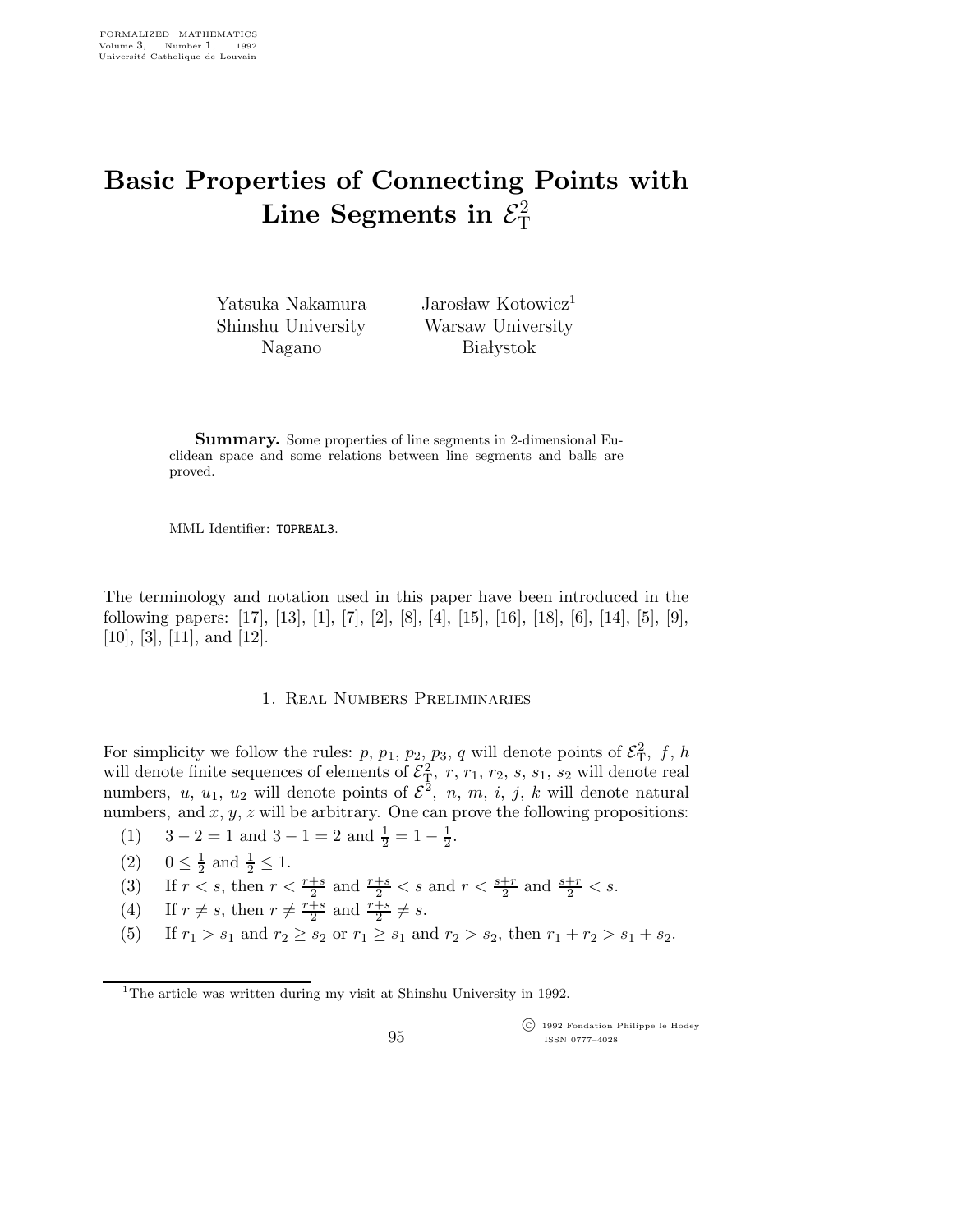2. Properties of Line Segments

We now state a number of propositions:

- (6)  $1 \in \text{Seg len}\langle x, y, z \rangle \text{ and } 2 \in \text{Seg len}\langle x, y, z \rangle \text{ and } 3 \in \text{Seg len}\langle x, y, z \rangle.$
- (7)  $(p_1 + p_2)$ **1** =  $p_{11} + p_{21}$  and  $(p_1 + p_2)$ **2** =  $p_{12} + p_{22}$ .
- (8)  $(p_1 p_2)_1 = p_{11} p_{21}$  and  $(p_1 p_2)_2 = p_{12} p_{22}$ .
- (9)  $(r \cdot p)_1 = r \cdot p_1$  and  $(r \cdot p)_2 = r \cdot p_2$ .
- (10) If  $p_1 = \langle r_1, s_1 \rangle$  and  $p_2 = \langle r_2, s_2 \rangle$ , then  $p_1 + p_2 = \langle r_1 + r_2, s_1 + s_2 \rangle$  and  $p_1 - p_2 = \langle r_1 - r_2, s_1 - s_2 \rangle.$
- (11)  $p = q$  if and only if  $p_1 = q_1$  and  $p_2 = q_2$ .
- (12) If  $u_1 = p_1$  and  $u_2 = p_2$ , then  $\rho^2(u_1, u_2) = \sqrt{(p_{11} p_{21})^2 + (p_{12} p_{22})^2}$ .
- (13) The carrier of  $\mathcal{E}_{\mathrm{T}}^{n}$  = the carrier of  $\mathcal{E}^{n}$ .
- (14) x is a point of  $\mathcal{E}^2$  if and only if x is a point of  $\mathcal{E}_T^2$ .
- (15) If  $r_1 < s_1$ , then  $\{p_1 : p_{11} = r \wedge r_1 \leq p_{12} \wedge p_{12} \leq s_1\} = \mathcal{L}([r, r_1], [r, s_1]).$
- (16) If  $r_1 < s_1$ , then  $\{p_1 : p_{12} = r \wedge r_1 \leq p_{11} \wedge p_{11} \leq s_1\} = \mathcal{L}([r_1, r], [s_1, r]).$
- (17) If  $p \in \mathcal{L}([r, r_1], [r, s_1])$ , then  $p_1 = r$ .
- (18) If  $p \in \mathcal{L}([r_1, r], [s_1, r])$ , then  $p_2 = r$ .
- (19) If  $p_1 \neq q_1$  and  $p_2 = q_2$ , then  $\left[\frac{p_1+q_1}{2}, p_2\right] \in \mathcal{L}(p, q)$ .
- (20) If  $p_1 = q_1$  and  $p_2 \neq q_2$ , then  $[p_1, \frac{p_2+q_2}{2}] \in \mathcal{L}(p, q)$ .
- (21) If  $f = \langle p, p_1, q \rangle$  and  $i \neq 0$  and  $j i > 1$ , then  $\mathcal{L}(f, j, j + 1) = \emptyset$ .
- (22) If  $i = 0$ , then  $\mathcal{L}(f, i, i + 1) = \emptyset$ .
- (23) If  $f = \langle p_1, p_2, p_3 \rangle$ , then  $\mathcal{L}(f) = \mathcal{L}(p_1, p_2) \cup \mathcal{L}(p_2, p_3)$ .
- (24) If  $i \in \text{dom } f$  and  $j \in \text{dom}(f \restriction i)$  and  $k \in \text{dom}(f \restriction i)$ , then  $\mathcal{L}(f, j, k) =$  $\mathcal{L}(f \mid i, j, k).$
- (25) If  $j \in \text{dom } f$  and  $i \in \text{dom } f$ , then  $\mathcal{L}(f \cap h, j, i) = \mathcal{L}(f, j, i)$ .
- $(26)$   $\mathcal{L}(f, i, i + 1) \subseteq \widetilde{\mathcal{L}}(f)$ .
- $(27)$  $\restriction i) \subseteq \mathcal{L}(f).$
- (28) For all r,  $p_1$ ,  $p_2$ , u such that  $r > 0$  and  $p_1 \in \text{Ball}(u, r)$  and  $p_2 \in \text{Ball}(u, r)$ holds  $\mathcal{L}(p_1, p_2) \subseteq \text{Ball}(u, r)$ .
- (29) If  $u = p_1$  and  $p_1 = [r_1, s_1]$  and  $p_2 = [r_2, s_2]$  and  $p = [r_2, s_1]$  and  $p_2 \in \text{Ball}(u, r)$ , then  $p \in \text{Ball}(u, r)$ .
- (30) If  $r_1 \neq s_1$  and  $r > 0$  and  $[s, r_1] \in \text{Ball}(u, r)$  and  $[s, s_1] \in \text{Ball}(u, r)$ , then  $[s, \frac{r_1+s_1}{2}] \in \text{Ball}(u, r).$
- (31) If  $r_1 \neq s_1$  and  $r > 0$  and  $[r_1, s] \in Ball(u, r)$  and  $[s_1, s] \in Ball(u, r)$ , then  $\left[\frac{r_1+s_1}{2},s\right]\in \text{Ball}(u,r).$
- (32) If  $r_1 \neq s_1$  and  $s_2 \neq r_2$  and  $r > 0$  and  $[r_1, r_2] \in \text{Ball}(u, r)$  and  $[s_1,$  $|s_2| \in \text{Ball}(u, r)$ , then  $[r_1, s_2] \in \text{Ball}(u, r)$  or  $[s_1, r_2] \in \text{Ball}(u, r)$ .
- (33) Suppose that
	- (i)  $f(1) \notin \text{Ball}(u, r)$ ,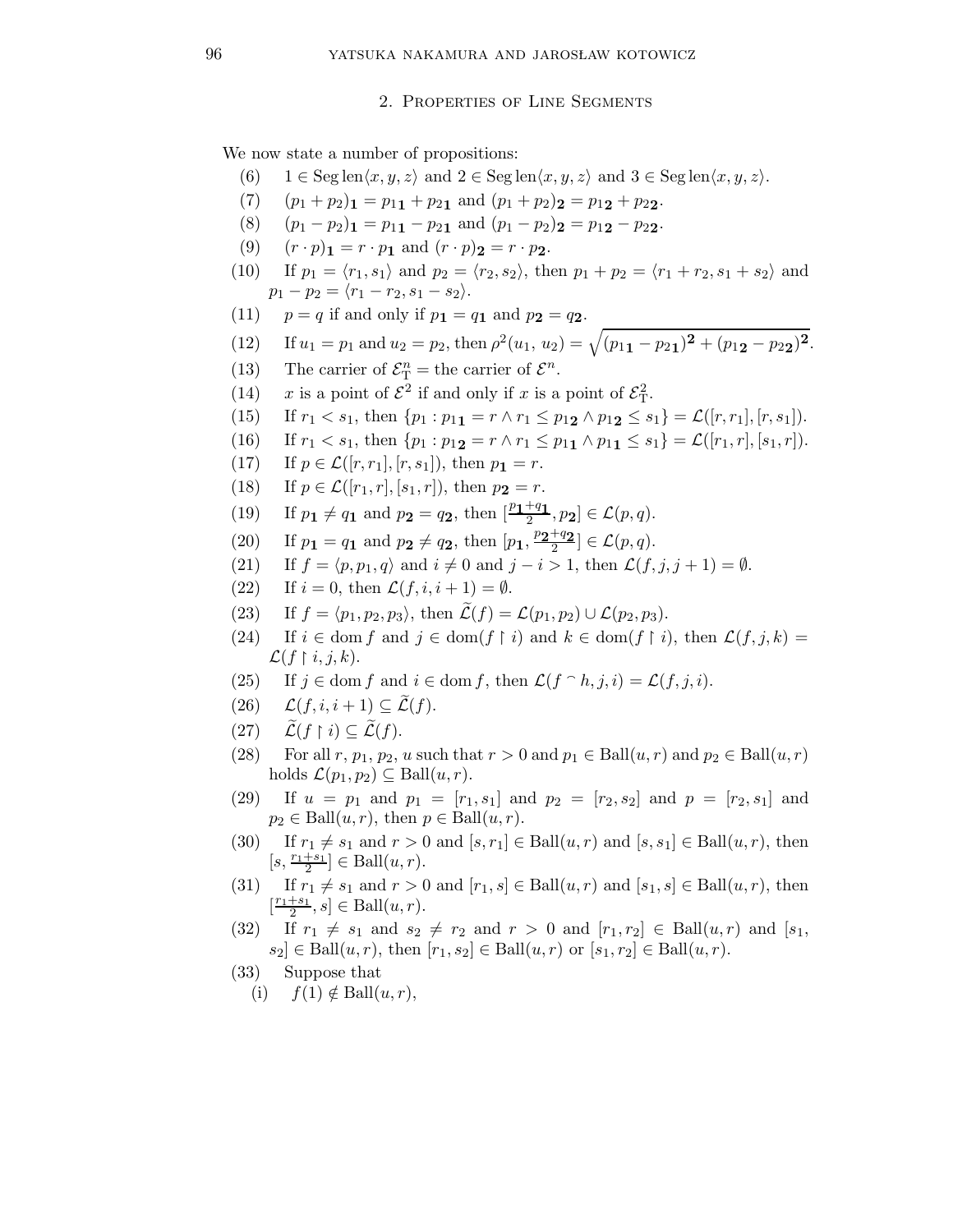- (ii)  $1 \leq m$ ,
- (iii)  $m \leq \operatorname{len} f 1$ ,
- (iv)  $\mathcal{L}(f, m, m+1) \cap \text{Ball}(u, r) \neq \emptyset$ ,
- (v) for every i such that  $1 \leq i$  and  $i \leq \text{len } f 1$  and  $\mathcal{L}(f, i, i + 1) \cap$ Ball $(u, r) \neq \emptyset$  holds  $m \leq i$ . Then  $f(m) \notin \text{Ball}(u, r)$ .
- (34) For all q,  $p_2$ , p such that  $q_2 = p_{22}$  and  $p_2 \neq p_{22}$  holds  $(\mathcal{L}(p_2, [p_{21},$  $p_2] \cup \mathcal{L}([p_{21}, p_2], p) \cap \mathcal{L}(q, p_2) = \{p_2\}.$
- (35) For all q,  $p_2$ , p such that  $q_1 = p_{21}$  and  $p_1 \neq p_{21}$  holds  $(\mathcal{L}(p_2, [p_1,$  $p_{22}|)\cup\mathcal{L}([p_1,p_{22}],p))\cap\mathcal{L}(q,p_2)=\{p_2\}.$
- (36) If  $p_1 \neq q_1$  and  $p_2 \neq q_2$ , then  $\mathcal{L}(p, [p_1, q_2]) \cap \mathcal{L}([p_1, q_2], q) = \{[p_1, q_2]\}.$ One can prove the following propositions:
- (37) If  $p_1 \neq q_1$  and  $p_2 \neq q_2$ , then  $\mathcal{L}(p,[q_1,p_2]) \cap \mathcal{L}([q_1,p_2], q) = \{[q_1,p_2]\}.$
- (38) If  $p_1 = q_1$  and  $p_2 \neq q_2$ , then  $\mathcal{L}(p, [p_1, \frac{p_2+q_2}{2}]) \cap \mathcal{L}([p_1, \frac{p_2+q_2}{2}], q) = \{[p_1,$  $\frac{p_{\bm{2}}+q_{\bm{2}}}{2}]\}.$
- (39) If  $p_1 \neq q_1$  and  $p_2 = q_2$ , then  $\mathcal{L}(p, [\frac{p_1+q_1}{2}, p_2]) \cap \mathcal{L}([\frac{p_1+q_1}{2}, p_2], q) =$  $\{[\frac{p_{1}+q_{1}}{2},p_{2}]\}.$
- (40) If  $i > 2$  and  $i \in \text{dom } f$  and f is a special sequence, then  $f \upharpoonright i$  is a special sequence.
- (41) If  $p_1 \neq q_1$  and  $p_2 \neq q_2$  and  $f = \langle p, [p_1, q_2], q \rangle$ , then  $f(1) = p$  and  $f(\text{len } f) = q$  and f is a special sequence.
- (42) If  $p_1 \neq q_1$  and  $p_2 \neq q_2$  and  $f = \langle p, [q_1, p_2], q \rangle$ , then  $f(1) = p$  and  $f(\text{len } f) = q$  and f is a special sequence.
- (43) If  $p_1 = q_1$  and  $p_2 \neq q_2$  and  $f = \langle p, [p_1, \frac{p_2+q_2}{2}], q \rangle$ , then  $f(1) = p$  and  $f(\operatorname{len} f) = q$  and f is a special sequence.
- (44) If  $p_1 \neq q_1$  and  $p_2 = q_2$  and  $f = \langle p, \left[\frac{p_1+q_1}{2}, p_2\right], q \rangle$ , then  $f(1) = p$  and  $f(\operatorname{len} f) = q$  and f is a special sequence.
- (45) If  $i \in \text{dom } f$  and  $i + 1 \in \text{dom } f$  and  $f(i) = p$  and  $f(i + 1) = q$ , then  $\mathcal{L}(f \restriction (i+1)) = \mathcal{L}(f \restriction i) \cup \mathcal{L}(p,q).$
- (46) If len  $f \ge 2$  and  $p \notin \mathcal{L}(f)$ , then for every n such that  $1 \le n$  and  $n \le \text{len } f$ holds  $f(n) \neq p$ .
- (47) If  $q \neq p$  and  $\mathcal{L}(q, p) \cap \mathcal{L}(f) = \{q\}$ , then  $p \notin \widetilde{\mathcal{L}}(f)$ .
- (48) Suppose that
	- (i)  $f$  is a special sequence,
	- (ii)  $f(1) = p$ ,
	- (iii)  $f(\text{len } f) = q$ ,
	- (iv)  $p \notin \text{Ball}(u, r)$ ,
	- (v)  $q \in \text{Ball}(u, r)$ ,
	- (vi)  $q \in \mathcal{L}(f, m, m+1),$
- (vii)  $1 \leq m$ ,
- (viii)  $m \leq \text{len } f 1$ ,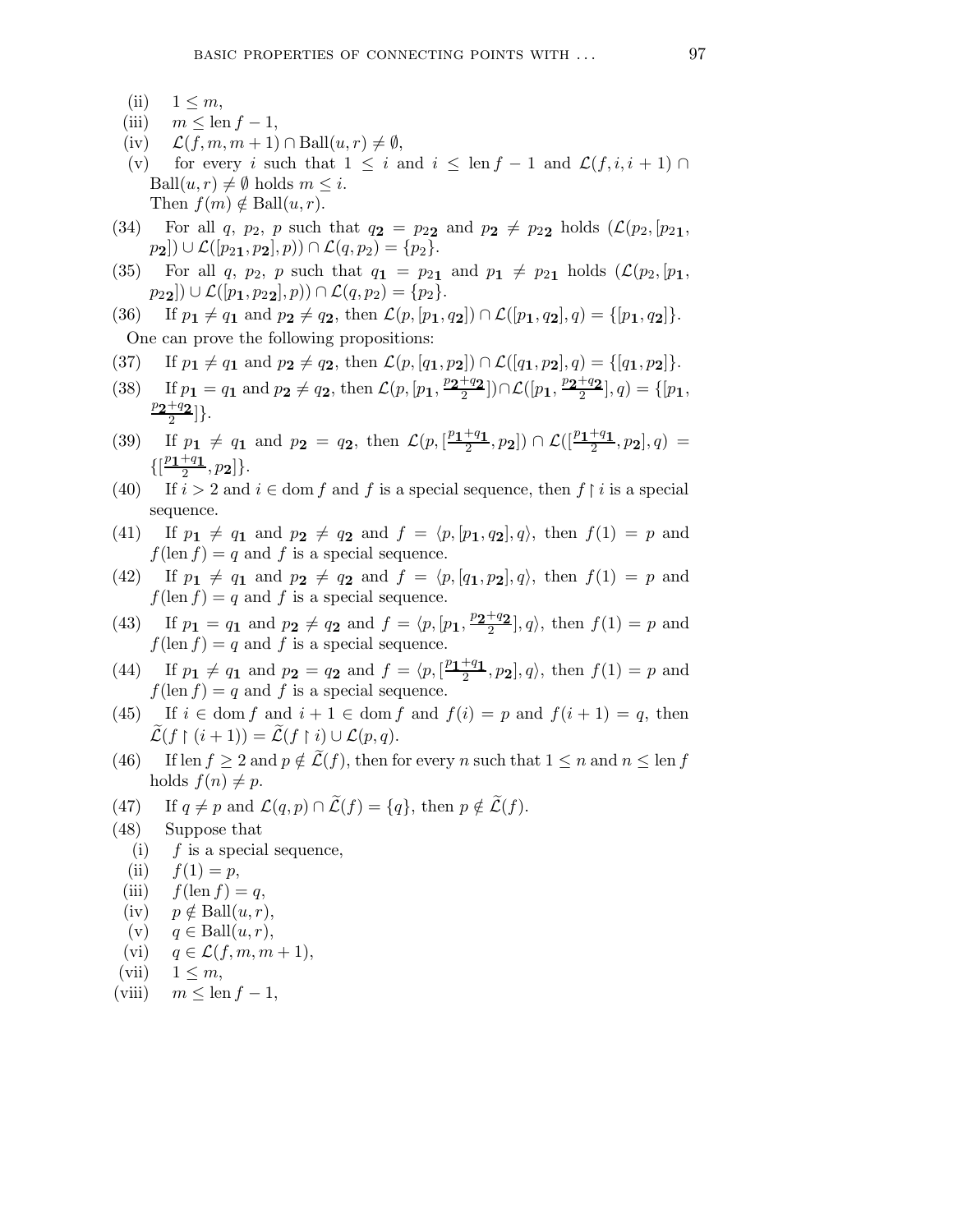(ix)  $\mathcal{L}(f, m, m+1) \cap \text{Ball}(u, r) \neq \emptyset$ . Then  $m = \text{len } f - 1$ . (49) Suppose that (i)  $r > 0$ , (ii)  $p_1 \notin \text{Ball}(u, r)$ , (iii)  $q \in \text{Ball}(u, r)$ , (iv)  $p \in \text{Ball}(u, r)$ , (v)  $p \notin \mathcal{L}(p_1, q)$ , (vi)  $q_1 = p_1$  and  $q_2 \neq p_2$  or  $q_1 \neq p_1$  and  $q_2 = p_2$ , (vii)  $p_{11} = q_1$  or  $p_{12} = q_2$ . Then  $\mathcal{L}(p_1, q) \cap \mathcal{L}(q, p) = \{q\}.$ (50) Suppose that (i)  $r > 0$ , (ii)  $p_1 \notin \text{Ball}(u, r)$ , (iii)  $p \in \text{Ball}(u, r)$ , (iv)  $[p_1, q_2] \in \text{Ball}(u, r),$ (v)  $q \in \text{Ball}(u, r)$ , (vi)  $[p_1, q_2] \notin \mathcal{L}(p_1, p),$ (vii)  $p_{11} = p_1$ , (viii)  $p_1 \neq q_1$ ,  $(ix)$   $p_2 \neq q_2$ . Then  $(\mathcal{L}(p, [p_1, q_2]) \cup \mathcal{L}([p_1, q_2], q)) \cap \mathcal{L}(p_1, p) = \{p\}.$ (51) Suppose that (i)  $r > 0$ , (ii)  $p_1 \notin \text{Ball}(u, r)$ , (iii)  $p \in \text{Ball}(u, r)$ , (iv)  $[q_1, p_2] \in \text{Ball}(u, r),$ (v)  $q \in \text{Ball}(u, r)$ , (vi)  $[q_1, p_2] \notin \mathcal{L}(p_1, p),$ (vii)  $p_{12} = p_2$ , (viii)  $p_1 \neq q_1$ ,

(ix) 
$$
p_2 \neq q_2
$$
.

Then  $(\mathcal{L}(p,[q_1,p_2]) \cup \mathcal{L}([q_1,p_2], q)) \cap \mathcal{L}(p_1,p) = \{p\}.$ 

## **REFERENCES**

- [1] Grzegorz Bancerek. The fundamental properties of natural numbers. Formalized Mathematics, 1(1):41-46, 1990.
- [2] Grzegorz Bancerek and Krzysztof Hryniewiecki. Segments of natural numbers and finite sequences. Formalized Mathematics, 1(1):107-114, 1990.
- [3] Leszek Borys. Paracompact and metrizable spaces. Formalized Mathematics, 2(4):481– 485, 1991.
- [4] Czesław Byliński. Binary operations. Formalized Mathematics, 1(1):175–180, 1990.
- [5] Czesław Byliński. Binary operations applied to finite sequences. Formalized Mathematics,  $1(4):643-649$ , 1990.
- [6] Czesław Byliński. Finite sequences and tuples of elements of a non-empty sets. Formalized Mathematics, 1(3):529–536, 1990.